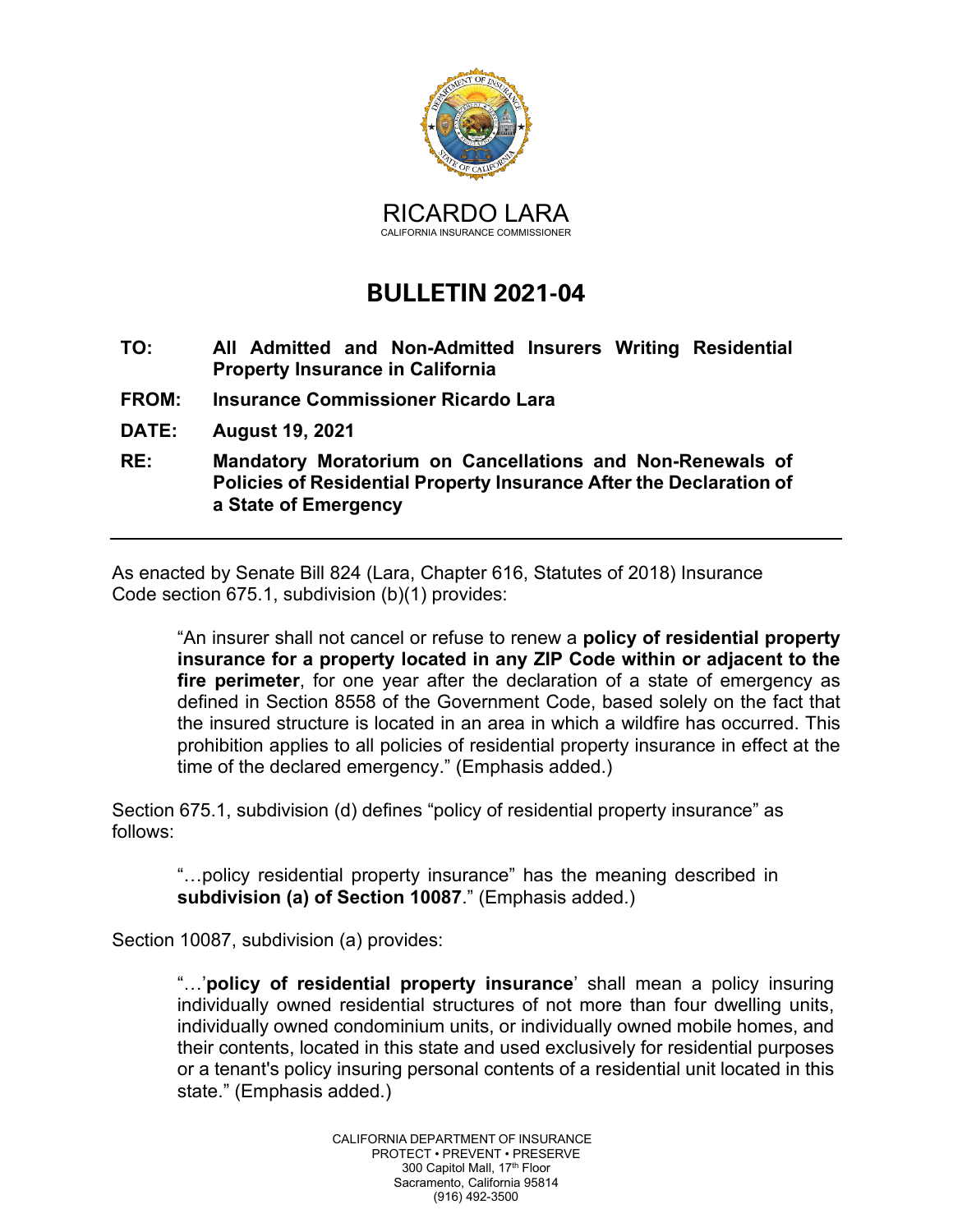## **Mandatory Moratorium on Cancellations and Non-Renewals of Policies of Residential Property Insurance After the Declaration of a State of Emergency Page 2 of 3 August 19, 2021**

Accordingly, no admitted or non-admitted insurer shall cancel or non-renew any policy of residential property insurance, including all homeowners', condo unit owners', mobile homeowners', or residential renters' insurance policies due to wildfire risk that are located in a ZIP Code identified by this bulletin or any subsequent bulletin as subject to Section 675.1, subdivision (b)(1).

Section 675.1, subdivision (b)(2) further provides:

"…the fire perimeter shall be determined by the Department of Forestry and Fire Protection in consultation with the Office of Emergency Services. The department shall provide the commissioner with data describing the fire perimeter sufficient **for the commissioner to determine which ZIP Codes are within or adjacent to the fire perimeter. The commissioner shall then issue a bulletin to inform insurers which ZIP Codes are subject to this subdivision**." (Emphasis added.)

The Department of Forestry and Fire Protection, in consultation with the Governor's Office of Emergency Services, has provided the Commissioner with data identifying the fires that pertain to each state of emergency and describing the fire perimeters and the Commissioner has relied upon that data to determine which ZIP Codes are subject to Section 675.1, subdivision (b)(1).

On July 16, 2021, Governor Gavin Newsom proclaimed a [state of emergency](https://www.gov.ca.gov/wp-content/uploads/2021/07/7-16-21-SOE-Proc-Lava-and-Beckwourth.pdf) covering the counties of Siskiyou, Plumas, and Lassen due to wildfires in those counties.

Therefore, due to the Governor's July 16, 2021 declaration, for one year from July 16, 2021, no admitted or non-admitted insurer shall issue a notice of cancellation or nonrenewal, for any policies of residential property insurance due to wildfire risk in the following ZIP Codes:

- **Lava Fire:** 96067, 96094, 96064, 96097, 96013, 96025, 96057, 96091, 96028, 96056, 96134, 96044, 96023, 96038, 96058, 96034, 96014
- **Beckwourth Complex Fire** (including Sugar and Dotta Fires): 96122, 96109, 96105, 96129, 96103, 96114, 96118, 96106, 96113, 95983, 96124, 96121, 96126, 96135

In addition, all admitted and non-admitted insurers writing a policy of residential property insurance in the State of California must offer to rescind any notices of cancellation or non-renewal issued since the Governor's July 16, 2021 emergency declaration, respectively, and offer to reinstate or renew the policies in effect at the time of the emergency declaration, if any such notices of cancellation or nonrenewal were issued on or after the date of the emergency declaration, and the properties are located in ZIP Codes identified by this bulletin.